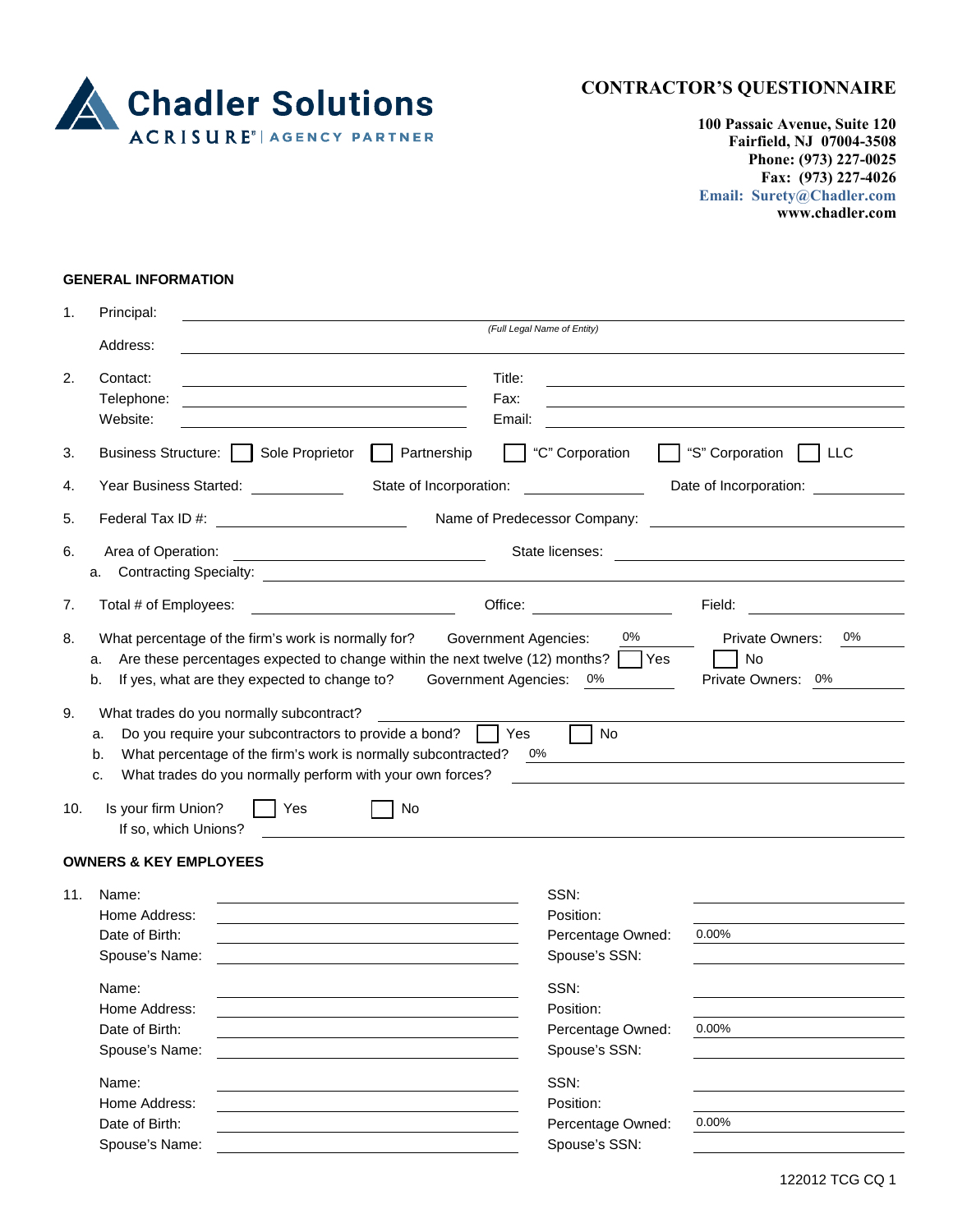|           | Name:                                                                                                                                                                                                                                                |                                                                                                                             |                            | SSN:                               |                        |                      |
|-----------|------------------------------------------------------------------------------------------------------------------------------------------------------------------------------------------------------------------------------------------------------|-----------------------------------------------------------------------------------------------------------------------------|----------------------------|------------------------------------|------------------------|----------------------|
|           | Home Address:<br>Date of Birth:                                                                                                                                                                                                                      |                                                                                                                             |                            | Position:                          | 0.00%                  |                      |
|           | Spouse's Name:                                                                                                                                                                                                                                       |                                                                                                                             |                            | Percentage Owned:<br>Spouse's SSN: |                        |                      |
| 12.       |                                                                                                                                                                                                                                                      | Are the owners personally involved in the business?     Yes                                                                 |                            | No                                 |                        |                      |
| 13.       | Are any of the officers/owners have a financial interest in, currently engaged in, or expected to engage in any form of real estate<br>investment, development, building or any other form of speculative venture?<br>Yes<br>No<br>If yes, describe: |                                                                                                                             |                            |                                    |                        |                      |
| 14.       |                                                                                                                                                                                                                                                      | In addition to contracting, what other business activities are you engaged in or intend to engage in?                       |                            |                                    |                        |                      |
|           | <b>SUSIDIARIES &amp; AFFLIATES</b>                                                                                                                                                                                                                   |                                                                                                                             |                            |                                    |                        |                      |
| 15.       | Name                                                                                                                                                                                                                                                 | Address                                                                                                                     |                            | Ownership<br>0.00%                 | Type of Business       | Tax ID $#$           |
|           |                                                                                                                                                                                                                                                      |                                                                                                                             |                            | 0.00%<br>0.00%                     |                        |                      |
|           |                                                                                                                                                                                                                                                      | <b>BUSINESS CONTINUITY/JOB COMPLETION PLAN</b>                                                                              |                            |                                    |                        |                      |
| 16.<br>a. |                                                                                                                                                                                                                                                      | Is there a formal Buy-Sell Agreement in place?<br>How is this Buy-Sell Agreement funded?                                    |                            | Yes, please attach a copy.         | No                     |                      |
| b.        |                                                                                                                                                                                                                                                      | Who is the Buy-Sell Agreement between?                                                                                      |                            |                                    |                        |                      |
| c.        | If yes, please explain:                                                                                                                                                                                                                              | If no Buy-Sell is in effect, is there a Will in effect which addresses how ownership is to change?                          |                            |                                    | Yes                    | No                   |
| d.        |                                                                                                                                                                                                                                                      | What arrangements have been made to assure contracts are completed in the event of the death or disability of the owner(s)? |                            |                                    |                        |                      |
|           | <b>LIFE INSURANCE</b>                                                                                                                                                                                                                                |                                                                                                                             |                            |                                    |                        |                      |
| 17.       | Name of Insured                                                                                                                                                                                                                                      |                                                                                                                             | Amount                     |                                    | Insurance Company      |                      |
|           |                                                                                                                                                                                                                                                      |                                                                                                                             |                            |                                    |                        |                      |
|           |                                                                                                                                                                                                                                                      |                                                                                                                             |                            |                                    |                        |                      |
|           | <b>INSURANCE DATA</b>                                                                                                                                                                                                                                |                                                                                                                             |                            |                                    |                        |                      |
| 18.       | <b>Type</b><br>General Liability Insurance                                                                                                                                                                                                           |                                                                                                                             | Amount                     |                                    | Insurance Company      |                      |
|           | Pollution Liability Insurance (if applicable)                                                                                                                                                                                                        |                                                                                                                             |                            |                                    |                        |                      |
|           | Worker's Compensation Insurance                                                                                                                                                                                                                      |                                                                                                                             |                            |                                    |                        |                      |
|           | Professional Liability Insurance                                                                                                                                                                                                                     |                                                                                                                             |                            |                                    |                        |                      |
|           | <b>BANK INFORMATION</b>                                                                                                                                                                                                                              |                                                                                                                             |                            |                                    |                        |                      |
| 19.       | Type of Acct                                                                                                                                                                                                                                         | Name                                                                                                                        | Relationship (Yrs)         |                                    | Name of Representative | Phone #              |
|           |                                                                                                                                                                                                                                                      |                                                                                                                             |                            |                                    |                        |                      |
| 20.       | Line of Credit (LOC):                                                                                                                                                                                                                                |                                                                                                                             | <b>Expiration Date</b>     |                                    | LOC Balance:           |                      |
| 21.       | Security for Line of Credit:<br>Unsecured                                                                                                                                                                                                            |                                                                                                                             | <b>Accounts Receivable</b> | Inventory                          |                        | Personal Endorsement |
|           | <b>Contract Rights</b>                                                                                                                                                                                                                               | Equipment                                                                                                                   |                            | <b>Real Estate</b>                 |                        |                      |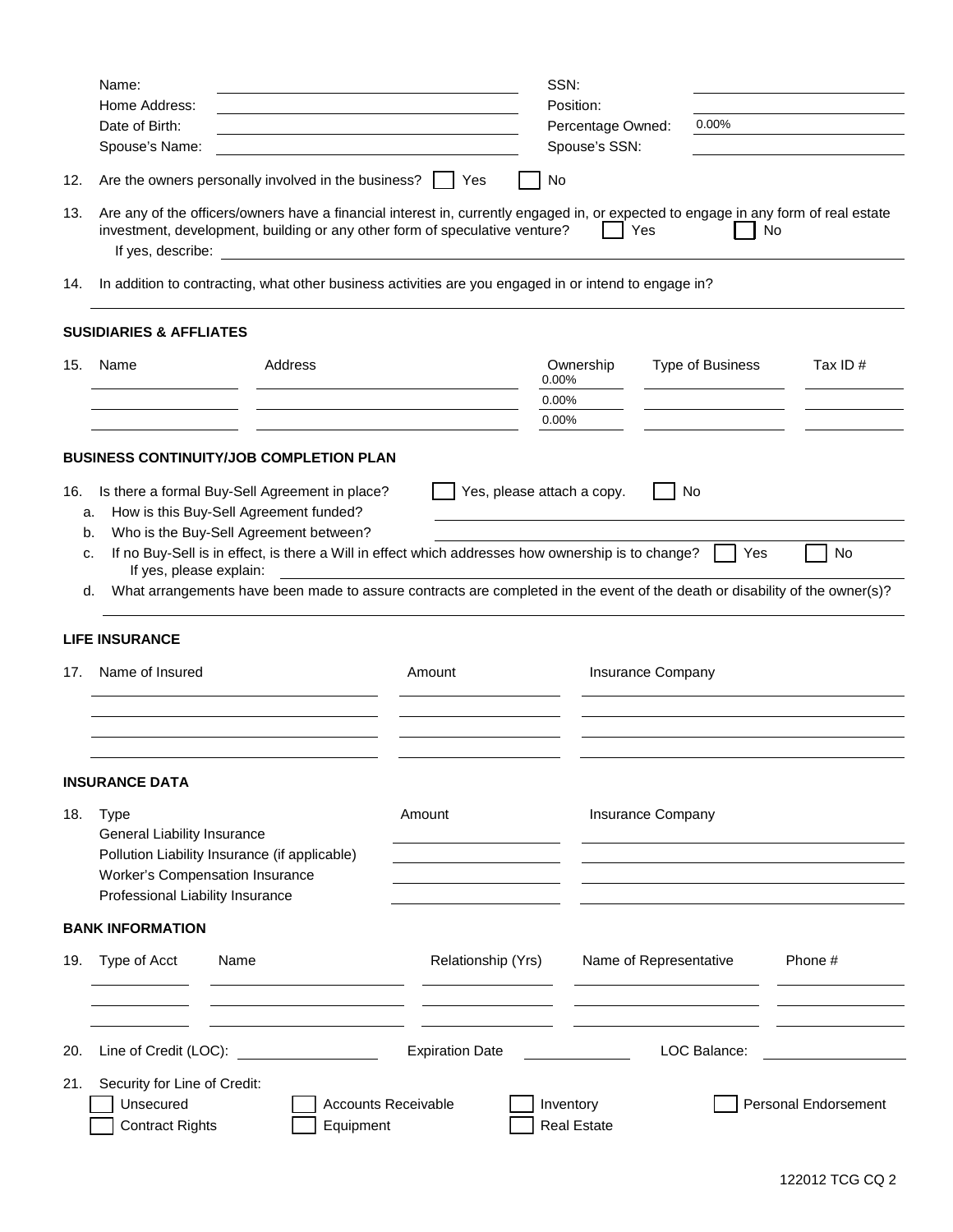## **ACCOUNTING & FINANCIAL REPORTING**

| 17. | Firm Name                                                                                                                                                | Address    |                                                                                                                        |                                                                                 | Accountant                  | Phone #                                                                                                                                                                                                                              |
|-----|----------------------------------------------------------------------------------------------------------------------------------------------------------|------------|------------------------------------------------------------------------------------------------------------------------|---------------------------------------------------------------------------------|-----------------------------|--------------------------------------------------------------------------------------------------------------------------------------------------------------------------------------------------------------------------------------|
|     | This firm is:<br>a.<br>How many years has this firm prepared your financial statements?<br>b                                                             | <b>CPA</b> | <b>Public Accountant</b>                                                                                               | Independent                                                                     |                             | Other<br>Tax Returns?                                                                                                                                                                                                                |
| 18. | Fiscal Year-End:                                                                                                                                         |            |                                                                                                                        |                                                                                 |                             |                                                                                                                                                                                                                                      |
| 19. | Staff Accountant?<br>If, yes name of staff accountant:<br>a.                                                                                             | Yes        | No                                                                                                                     |                                                                                 | # Years employed:           |                                                                                                                                                                                                                                      |
| 20. | Year of last IRS Audit?                                                                                                                                  |            |                                                                                                                        | Results:                                                                        |                             |                                                                                                                                                                                                                                      |
| 21. | Have your operations been profitable since the last statement date?<br>Since the last statement was there any changes in your financial condition?<br>a. |            |                                                                                                                        |                                                                                 | Yes<br>Yes                  | No<br>No                                                                                                                                                                                                                             |
| 22. | Tax preparation:                                                                                                                                         | Cash       | Accrual                                                                                                                |                                                                                 | <b>Completed Project</b>    | % of Completion                                                                                                                                                                                                                      |
|     | <b>JOB EXPERIENCE</b>                                                                                                                                    |            |                                                                                                                        |                                                                                 |                             |                                                                                                                                                                                                                                      |
| 23. | Largest single job completed in the last five (5) years:                                                                                                 |            |                                                                                                                        | $\mathcal{L}(\mathcal{L}(\mathcal{L}))$ . The set of $\mathcal{L}(\mathcal{L})$ | Year:                       | <u> 1989 - Johann Barbara, martin a</u>                                                                                                                                                                                              |
| 24. | Largest incomplete job:                                                                                                                                  |            |                                                                                                                        |                                                                                 | Year:                       | <u> 1989 - Johann Barbara, martin a</u>                                                                                                                                                                                              |
| 25. | Largest single job ever completed:                                                                                                                       |            | <u> 1989 - Johann Stoff, deutscher Stoffen und der Stoffen und der Stoffen und der Stoffen und der Stoffen und der</u> |                                                                                 | Year:                       | <u> The Common State of the Common State of the Common State of the Common State of the Common State of the Common State of the Common State of the Common State of the Common State of the Common State of the Common State of </u> |
| 26. | Average Single Job:                                                                                                                                      |            |                                                                                                                        |                                                                                 | Year:                       | <u> 1989 - Andrea Stadt Britain, marwolaeth a bh</u>                                                                                                                                                                                 |
|     | <b>REFERENCES - JOB REFERENCES</b> - List the four largest job completed to date                                                                         |            |                                                                                                                        |                                                                                 |                             |                                                                                                                                                                                                                                      |
|     |                                                                                                                                                          |            |                                                                                                                        |                                                                                 |                             |                                                                                                                                                                                                                                      |
| 27. | Job Description:<br>Obligee/Owner:<br>Address:                                                                                                           |            |                                                                                                                        | Telephone:                                                                      |                             |                                                                                                                                                                                                                                      |
|     | <b>Contract Price:</b>                                                                                                                                   |            |                                                                                                                        | Profit:                                                                         |                             |                                                                                                                                                                                                                                      |
|     | Name of Surety:                                                                                                                                          |            |                                                                                                                        |                                                                                 | Project term:               |                                                                                                                                                                                                                                      |
|     | Architect/Engineer:                                                                                                                                      |            |                                                                                                                        | Telephone:                                                                      |                             |                                                                                                                                                                                                                                      |
|     | Job Description:                                                                                                                                         |            |                                                                                                                        |                                                                                 |                             |                                                                                                                                                                                                                                      |
|     | Obligee/Owner:<br>Address:                                                                                                                               |            |                                                                                                                        | Telephone:                                                                      |                             |                                                                                                                                                                                                                                      |
|     | <b>Contract Price:</b>                                                                                                                                   |            |                                                                                                                        | Profit:                                                                         |                             |                                                                                                                                                                                                                                      |
|     | Name of Surety:                                                                                                                                          |            |                                                                                                                        |                                                                                 | Project term:               |                                                                                                                                                                                                                                      |
|     | Architect/Engineer:                                                                                                                                      |            |                                                                                                                        | Telephone:                                                                      |                             |                                                                                                                                                                                                                                      |
|     | Job Description:                                                                                                                                         |            |                                                                                                                        |                                                                                 |                             |                                                                                                                                                                                                                                      |
|     | Obligee/Owner:                                                                                                                                           |            |                                                                                                                        |                                                                                 | Telephone:                  |                                                                                                                                                                                                                                      |
|     | Address:                                                                                                                                                 |            |                                                                                                                        |                                                                                 |                             |                                                                                                                                                                                                                                      |
|     | <b>Contract Price:</b>                                                                                                                                   |            |                                                                                                                        | Profit:                                                                         |                             |                                                                                                                                                                                                                                      |
|     | Name of Surety:<br>Architect/Engineer:                                                                                                                   |            |                                                                                                                        |                                                                                 | Project term:<br>Telephone: |                                                                                                                                                                                                                                      |
|     |                                                                                                                                                          |            |                                                                                                                        |                                                                                 |                             |                                                                                                                                                                                                                                      |
|     | Job Description:                                                                                                                                         |            |                                                                                                                        |                                                                                 |                             |                                                                                                                                                                                                                                      |
|     | Obligee/Owner:                                                                                                                                           |            |                                                                                                                        |                                                                                 | Telephone:                  |                                                                                                                                                                                                                                      |
|     | Address:                                                                                                                                                 |            |                                                                                                                        |                                                                                 |                             |                                                                                                                                                                                                                                      |
|     | <b>Contract Price:</b>                                                                                                                                   |            |                                                                                                                        | Profit:                                                                         |                             |                                                                                                                                                                                                                                      |
|     | Name of Surety:                                                                                                                                          |            |                                                                                                                        |                                                                                 | Project term:               |                                                                                                                                                                                                                                      |
|     | Architect/Engineer:                                                                                                                                      |            |                                                                                                                        | Telephone:                                                                      |                             |                                                                                                                                                                                                                                      |